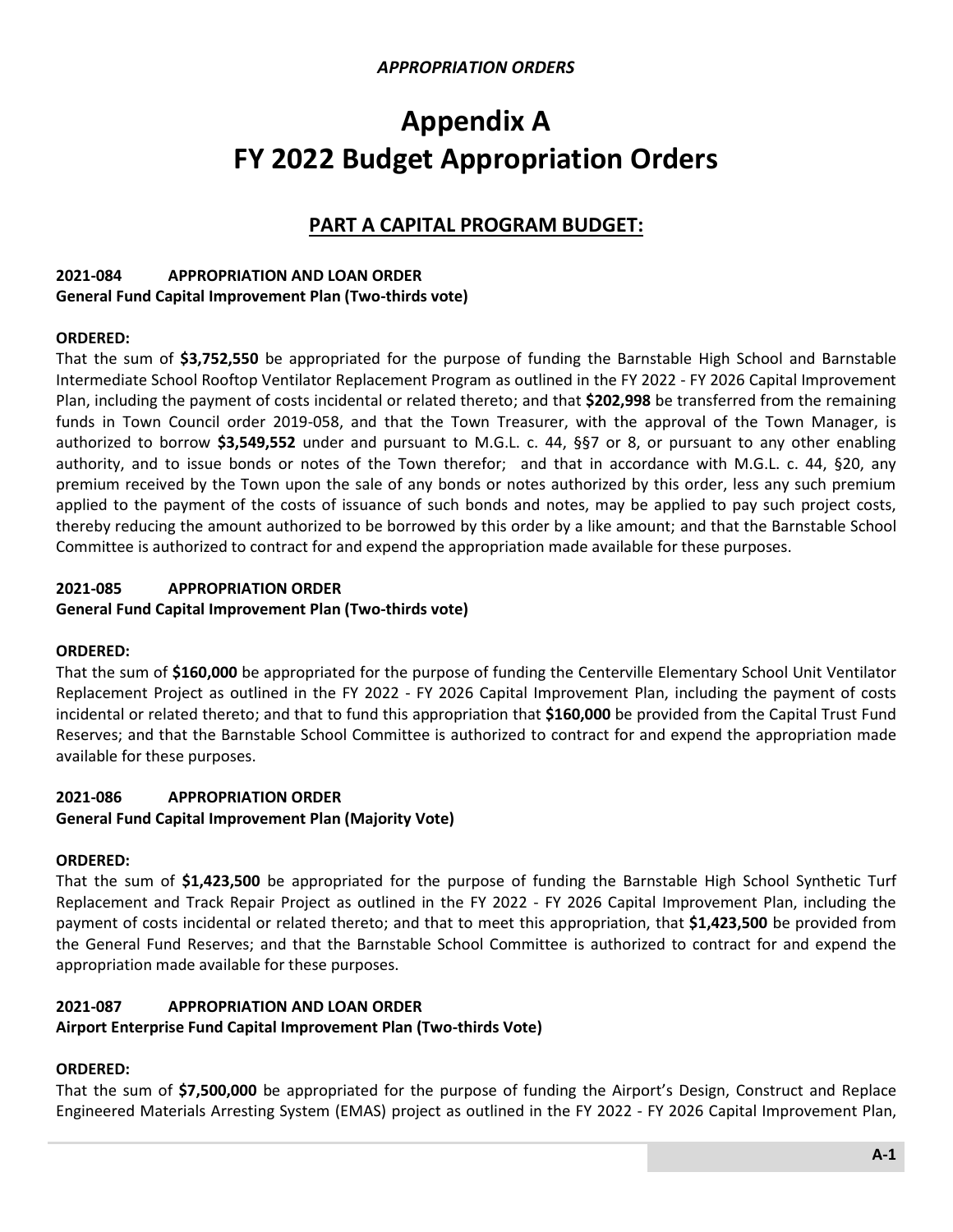including the payment of costs incidental or related thereto; and that to meet this appropriation, that the Town Treasurer, with the approval of the Town Manager, is authorized to borrow **\$7,500,000** under and pursuant to M.G.L. c. 44, §§7 or 8, or pursuant to any other enabling authority, and to issue bonds or notes of the Town therefor; and that in accordance with M.G.L. c. 44, §20, any premium received by the Town upon the sale of any bonds or notes authorized by this order, less any such premium applied to the payment of the costs of issuance of such bonds and notes, may be applied to pay such project costs, thereby reducing the amount authorized to be borrowed by this order by a like amount; and that the Barnstable Airport Commission is authorized to contract for and expend the appropriation made available for these purposes and be authorized to accept any grants or gifts in relation thereto.

### **2021-088 APPROPRIATION AND LOAN ORDER**

### **Airport Enterprise Fund Capital Improvement Plan (Two-thirds Vote)**

### **ORDERED:**

That the sum of **\$13,045,000** be appropriated for the purpose of funding the Airport's Design and Reconstruction of Runway 6-24 project as outlined in the FY 2022 - FY 2026 Capital Improvement Plan, including the payment of costs incidental or related thereto; and that to meet this appropriation, that the Town Treasurer, with the approval of the Town Manager, is authorized to borrow **\$13,045,000** under and pursuant to M.G.L. c. 44, §§7 or 8, or pursuant to any other enabling authority, and to issue bonds or notes of the Town therefor; and that in accordance with M.G.L. c. 44, §20, any premium received by the Town upon the sale of any bonds or notes authorized by this order, less any such premium applied to the payment of the costs of issuance of such bonds and notes, may be applied to pay such project costs, thereby reducing the amount authorized to be borrowed by this order by a like amount; and that the Barnstable Airport Commission is authorized to contract for and expend the appropriation made available for these purposes and be authorized to accept any grants or gifts in relation thereto.

### **2021-089 APPROPRIATION ORDER**

### **Airport Enterprise Fund Capital Improvement Plan (Majority Vote)**

### **ORDERED:**

That the sum of **\$200,000** be appropriated for the purpose of funding the Airport's Reporting, Testing, Mitigation and Monitoring of PFOS Soils Phase III project as outlined in the FY 2022 - FY 2026 Capital Improvement Plan, including the payment of costs incidental or related thereto; and that to meet this appropriation, that the sum of **\$200,000** be provided from the Airport Enterprise Fund reserves, and that the Barnstable Airport Commission is authorized to contract for and expend the appropriation made available for these purposes.

# **2021-090 APPROPRIATION ORDER**

# **Airport Enterprise Fund Capital Improvement Plan (Majority Vote)**

### **ORDERED:**

That the sum of **\$57,000** be appropriated for the purpose of funding the Airport's Replacement of SRE Equipment project as outlined in the FY 2022 - FY 2026 Capital Improvement Plan, including the payment of costs incidental or related thereto; and that to meet this appropriation, that the sum of **\$57,000** be provided from the Airport Enterprise Fund reserves, and that the Barnstable Airport Commission is authorized to contract for and expend the appropriation made available for these purposes and be authorized to accept any grants or gifts in relation thereto.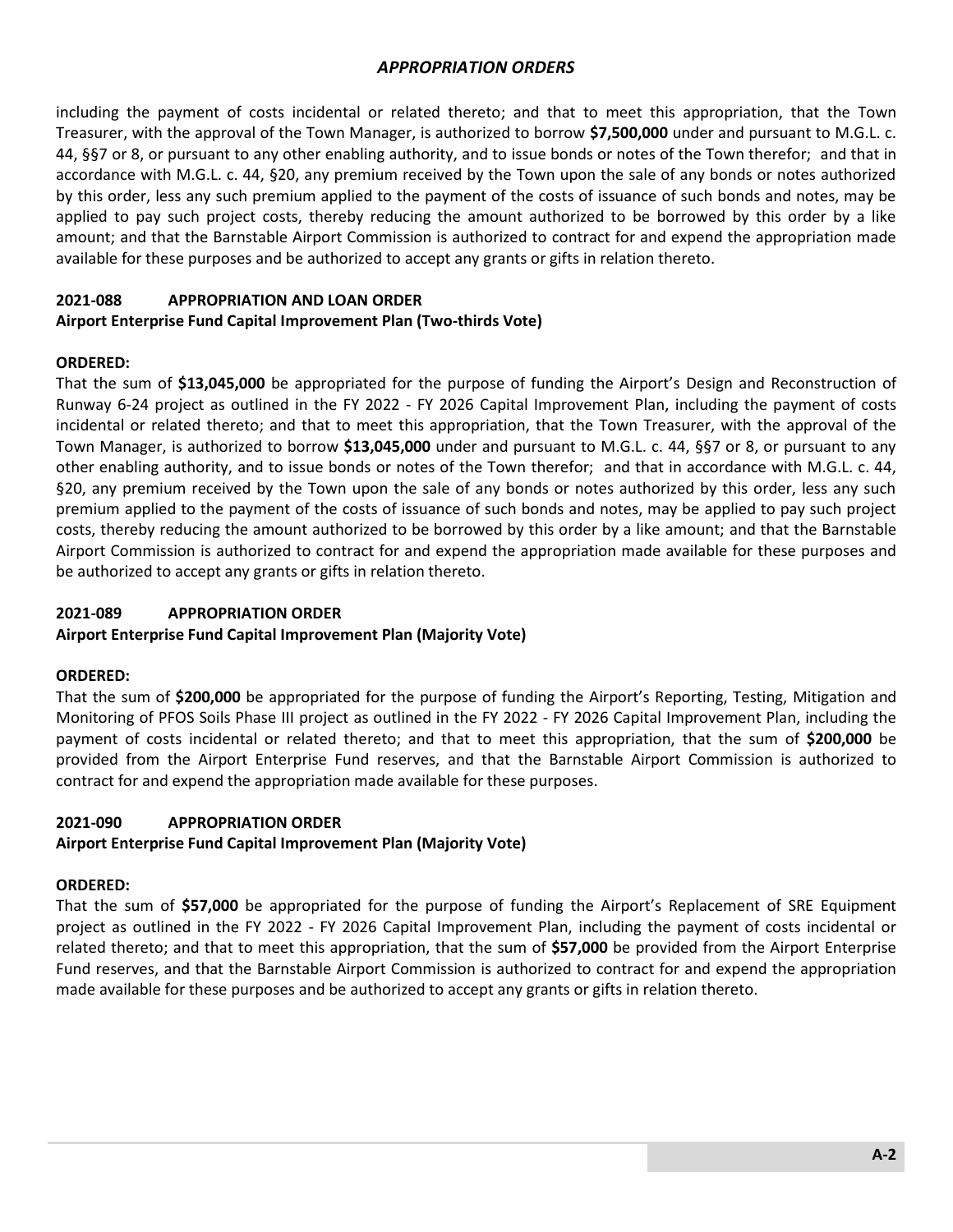# **2021-091 APPROPRIATION AND LOAN ORDER Airport Enterprise Fund Capital Improvement Plan (Two-thirds Vote)**

# **ORDERED:**

That the sum of **\$5,005,000** be appropriated for the purpose of funding the Airport's Construction of an Extension of Mary Dunn Way project as outlined in the FY 2022 - FY 2026 Capital Improvement Plan, including the payment of costs incidental or related thereto; and that to meet this appropriation, that the Town Treasurer, with the approval of the Town Manager, is authorized to borrow **\$5,005,000** under and pursuant to M.G.L. c. 44, §§7 or 8, or pursuant to any other enabling authority, and to issue bonds or notes of the Town therefor; and that in accordance with M.G.L. c. 44, §20, any premium received by the Town upon the sale of any bonds or notes authorized by this order, less any such premium applied to the payment of the costs of issuance of such bonds and notes, may be applied to pay such project costs, thereby reducing the amount authorized to be borrowed by this order by a like amount; and that the Barnstable Airport Commission is authorized to contract for and expend the appropriation made available for these purposes and be authorized to accept any grants or gifts in relation thereto.

### **2021-092 APPROPRIATION AND LOAN ORDER**

### **Airport Enterprise Fund Capital Improvement Plan (Two-thirds Vote)**

### **ORDERED:**

That the sum of **\$692,500** be appropriated for the purpose of funding the Airport's Replacement of Fleet Hangar Façade, Windows, and Doors project as outlined in the FY 2022 - FY 2026 Capital Improvement Plan, including the payment of costs incidental or related thereto; and that to meet this appropriation, that the Town Treasurer, with the approval of the Town Manager, is authorized to borrow **\$692,500** under and pursuant to M.G.L. c. 44, §§7 or 8, or pursuant to any other enabling authority, and to issue bonds or notes of the Town therefor; and that in accordance with M.G.L. c. 44, §20, any premium received by the Town upon the sale of any bonds or notes authorized by this order, less any such premium applied to the payment of the costs of issuance of such bonds and notes, may be applied to pay such project costs, thereby reducing the amount authorized to be borrowed by this order by a like amount; and that the Barnstable Airport Commission is authorized to contract for and expend the appropriation made available for these purposes and be authorized to accept any grants or gifts in relation thereto.

# **2021-093 APPROPRIATION ORDER**

### **Airport Enterprise Fund Capital Improvement Plan (Majority Vote)**

### **ORDERED:**

That the sum of **\$115,000** be appropriated for the purpose of funding the Airport's Replacement of SRE Equipment project as outlined in the FY 2022 - FY 2026 Capital Improvement Plan, including the payment of costs incidental or related thereto; and that to meet this appropriation, that the sum of **\$115,000** be provided from the Airport Enterprise Fund reserves, and that the Barnstable Airport Commission is authorized to contract for and expend the appropriation made available for these purposes and be authorized to accept any grants or gifts in relation thereto.

### **2021-094 APPROPRIATION ORDER**

# **Airport Enterprise Fund Capital Improvement Plan (Majority Vote)**

### **ORDERED:**

That the sum of **\$165,000** be appropriated for the purpose of funding the Airport's Replacement of Airfield Mowing Equipment project as outlined in the FY 2022 - FY 2026 Capital Improvement Plan, including the payment of costs incidental or related thereto; and that to meet this appropriation, that the sum of **\$165,000** be provided from the Airport Enterprise Fund reserves, and that the Barnstable Airport Commission is authorized to contract for and expend the appropriation made available for these purposes and be authorized to accept any grants or gifts in relation thereto.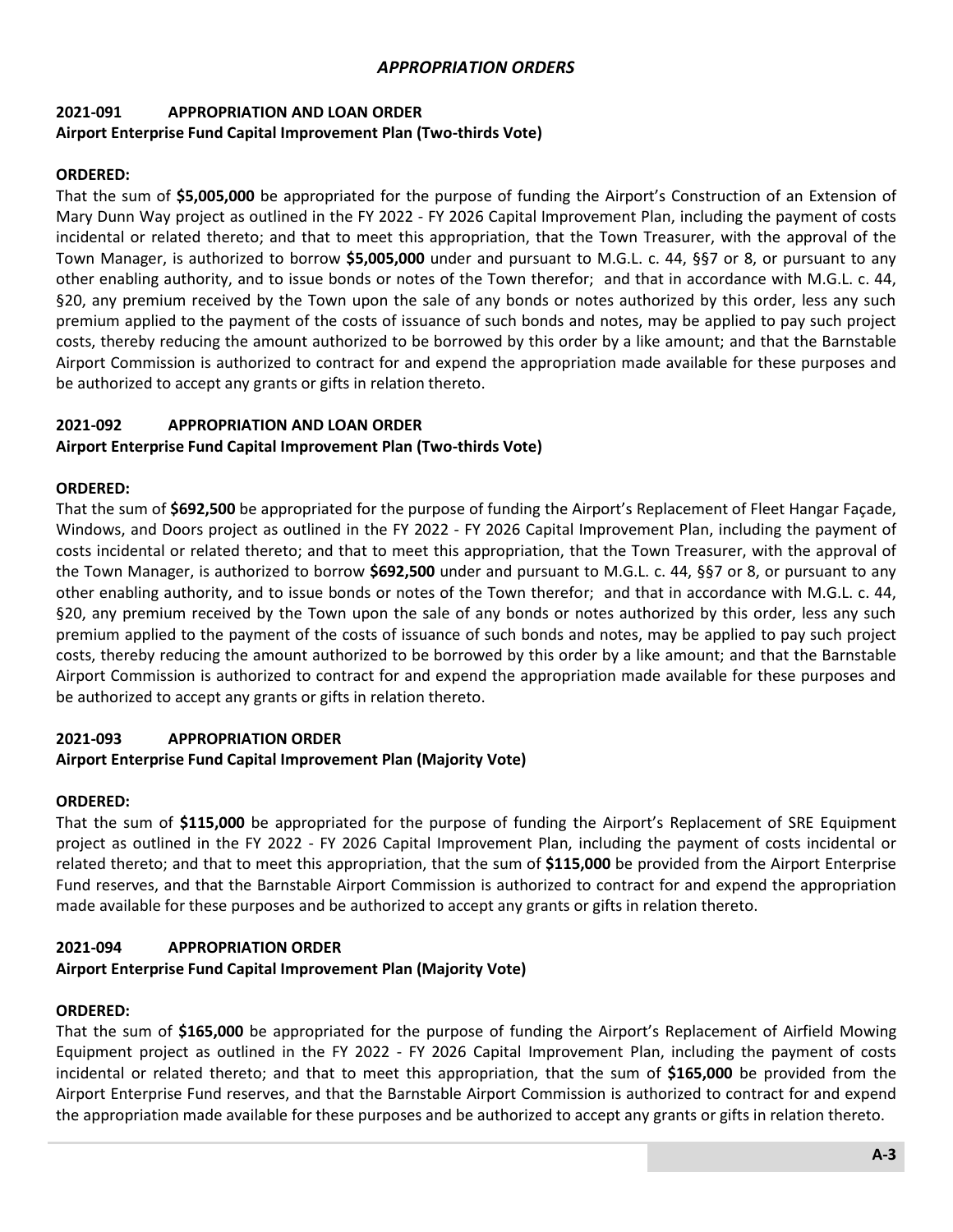# **2021-095 APPROPRIATION ORDER Airport Enterprise Fund Capital Improvement Plan (Majority Vote)**

### **ORDERED:**

That the sum of **\$115,000** be appropriated for the purpose of funding the Airport's Replacement of SRE Equipment project as outlined in the FY 2022 - FY 2026 Capital Improvement Plan, including the payment of costs incidental or related thereto; and that to meet this appropriation, that the sum of **\$115,000** be provided from the Airport Enterprise Fund reserves, and that the Barnstable Airport Commission is authorized to contract for and expend the appropriation made available for these purposes and be authorized to accept any grants or gifts in relation thereto.

# **2021-096 APPROPRIATION AND LOAN ORDER Golf Course Enterprise Fund Capital Improvement Plan (Two-thirds Vote)**

### **ORDERED:**

That the sum of **\$545,179** be appropriated for the purpose of funding the Golf Course Turf Maintenance Equipment Replacement project as outlined in the FY 2022 - FY 2026 Capital Improvement Plan, including the payment of costs incidental or related thereto; and that to meet this appropriation, that the Town Treasurer, with the approval of the Town Manager, is authorized to borrow **\$545,179** under and pursuant to M.G.L. c. 44, §§7 or 8, or pursuant to any other enabling authority, and to issue bonds or notes of the Town therefor; and that in accordance with M.G.L. c. 44, §20, any premium received by the Town upon the sale of any bonds or notes authorized by this order, less any such premium applied to the payment of the costs of issuance of such bonds and notes, may be applied to pay such project costs, thereby reducing the amount authorized to be borrowed by this order by a like amount; and that the Town Manager is authorized to contract for and expend the appropriation made available for these purposes.

### **2021-097 APPROPRIATION ORDER**

#### **General Fund Capital Improvement Plan (Two-thirds Vote)**

### **ORDERED:**

That the sum of **\$487,367** be appropriated for the purpose of funding the Police Department's Radio Replacement project as outlined in the FY 2022 - FY 2026 Capital Improvement Plan, including the payment of costs incidental or related thereto; and that to meet this appropriation, that **\$487,367** be provided from the Capital Trust Fund reserves, and that the Town Manager is authorized to contract for and expend the appropriation made available for these purposes and be authorized to accept any grants or gifts in relation thereto.

### **2021-098 APPROPRIATION AND LOAN ORDER**

#### **General Fund Capital Improvement Plan (Two-thirds Vote)**

### **ORDERED:**

That the sum of **\$806,432** be appropriated for the purpose of funding the Barnstable Police Department Facility Improvement Project as outlined in the FY 2022 - FY 2026 Capital Improvement Plan, including the payment of costs incidental or related thereto; and that to meet this appropriation, that the Town Treasurer, with the approval of the Town Manager, is authorized to borrow **\$806,432** under and pursuant to M.G.L. c. 44, §§7 or 8, or pursuant to any other enabling authority, and to issue bonds or notes of the Town therefor; and that in accordance with M.G.L. c. 44, §20, any premium received by the Town upon the sale of any bonds or notes authorized by this order, less any such premium applied to the payment of the costs of issuance of such bonds and notes, may be applied to pay such project costs, thereby reducing the amount authorized to be borrowed by this order by a like amount; and that the Town Manager is authorized to contract for and expend the appropriation made available for these purposes.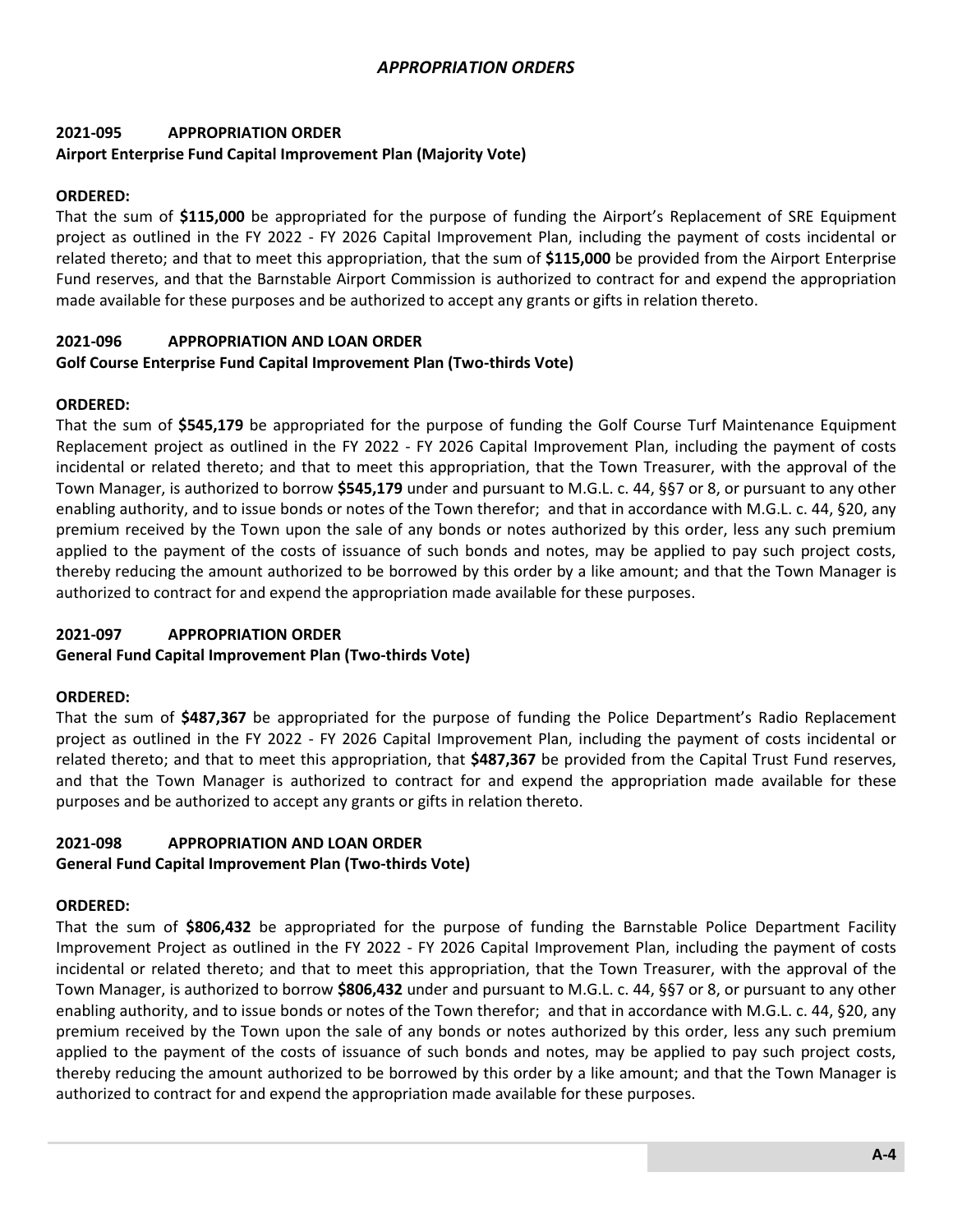# **2021-099 APPROPRIATION AND LOAN ORDER General Fund Capital Improvement Plan (Two-thirds Vote)**

### **ORDERED:**

That the sum of **\$340,032** be appropriated for the purpose of funding the Barnstable Police Department Site security Fence Project as outlined in the FY 2022 - FY 2026 Capital Improvement Plan, including the payment of costs incidental or related thereto; and that to meet this appropriation, that the Town Treasurer, with the approval of the Town Manager, is authorized to borrow **\$340,032** under and pursuant to M.G.L. c. 44, §§7 or 8, or pursuant to any other enabling authority, and to issue bonds or notes of the Town therefor; and that in accordance with M.G.L. c. 44, §20, any premium received by the Town upon the sale of any bonds or notes authorized by this order, less any such premium applied to the payment of the costs of issuance of such bonds and notes, may be applied to pay such project costs, thereby reducing the amount authorized to be borrowed by this order by a like amount; and that the Town Manager is authorized to contract for and expend the appropriation made available for these purposes.

### **2021-100 APPROPRIATION ORDER**

### **Sandy Neck Enterprise Fund Capital Improvement Plan (Majority Vote)**

### **ORDERED:**

That the sum of **\$225,000** be appropriated for the purpose of funding the Sandy Neck Parking Lot Relocation project as outlined in the FY 2022 - FY 2026 Capital Improvement Plan, including the payment of costs incidental or related thereto; and that to meet this appropriation, that **\$225,000** be provided from the Sandy Neck Enterprise Fund reserves, and that the Town Manager is authorized to contract for and expend the appropriation made available for these purposes.

### **2021-101 APPROPRIATION AND LOAN ORDER**

#### **Marina Enterprise Fund Capital Improvement Plan (Two-thirds Vote)**

### **ORDERED:**

That the sum of **\$375,000** be appropriated for the purpose of funding the Design of the Bismore Park Bulkhead Improvements project as outlined in the FY 2022 - FY 2026 Capital Improvement Plan, including the payment of costs incidental or related thereto; and that to meet this appropriation, that the Town Treasurer, with the approval of the Town Manager, is authorized to borrow **\$375,000** under and pursuant to M.G.L. c. 44, §§7 or 8, or pursuant to any other enabling authority, and to issue bonds or notes of the Town therefor; and that in accordance with M.G.L. c. 44, §20, any premium received by the Town upon the sale of any bonds or notes authorized by this order, less any such premium applied to the payment of the costs of issuance of such bonds and notes, may be applied to pay such project costs, thereby reducing the amount authorized to be borrowed by this order by a like amount; and that the Town Manager is authorized to contract for and expend the appropriation made available for these purposes.

# **2021-102 APPROPRIATION AND LOAN ORDER**

### **General Fund Capital Improvement Plan (Two-thirds Vote)**

### **ORDERED:**

That the sum of **\$1,550,000** be appropriated for the purpose of funding the Channel Dredging Program project as outlined in the FY 2022 - FY 2026 Capital Improvement Plan, including the payment of costs incidental or related thereto; and that to meet this appropriation, that the Town Treasurer, with the approval of the Town Manager, is authorized to borrow **\$1,550,000** under and pursuant to M.G.L. c. 44, §§7 or 8, or pursuant to any other enabling authority, and to issue bonds or notes of the Town therefor; and that in accordance with M.G.L. c. 44, §20, any premium received by the Town upon the sale of any bonds or notes authorized by this order, less any such premium applied to the payment of the costs of issuance of such bonds and notes, may be applied to pay such project costs,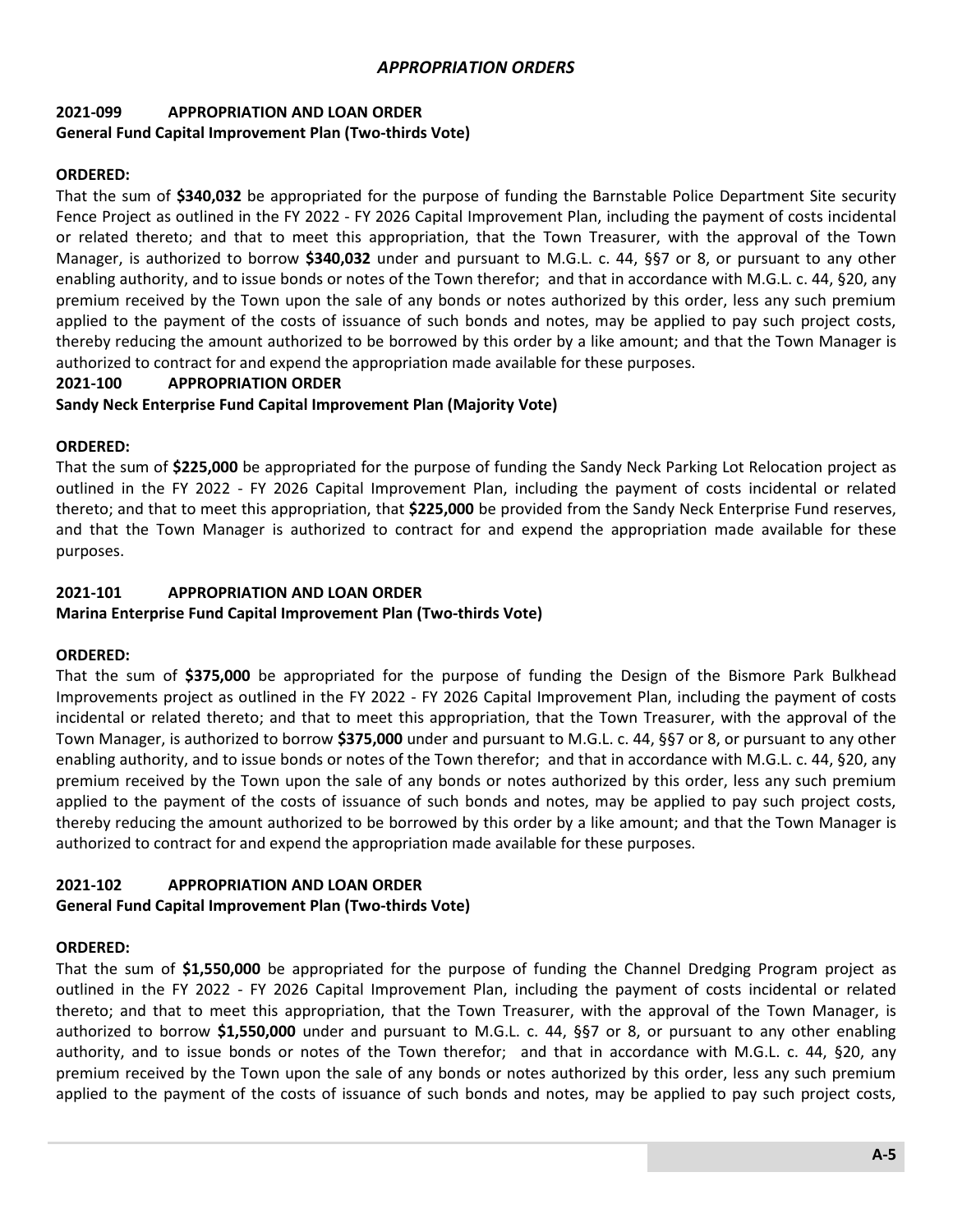thereby reducing the amount authorized to be borrowed by this order by a like amount; and that the Town Manager is authorized to contract for and expend the appropriation made available for these purposes.

# **2021-103 APPROPRIATION AND LOAN ORDER**

# **General Fund Capital Improvement Plan (Two-thirds Vote)**

# **ORDERED:**

That the sum of **\$310,000** be appropriated for the purpose of funding the Patrol Vessel Replacement project as outlined in the FY 2022 - FY 2026 Capital Improvement Plan, including the payment of costs incidental or related thereto; and that to meet this appropriation, that the Town Treasurer, with the approval of the Town Manager, is authorized to borrow **\$310,000** under and pursuant to M.G.L. c. 44, §§7 or 8, or pursuant to any other enabling authority, and to issue bonds or notes of the Town therefor; and that in accordance with M.G.L. c. 44, §20, any premium received by the Town upon the sale of any bonds or notes authorized by this order, less any such premium applied to the payment of the costs of issuance of such bonds and notes, may be applied to pay such project costs, thereby reducing the amount authorized to be borrowed by this order by a like amount; and that the Town Manager is authorized to contract for and expend the appropriation made available for these purposes**.**

# **2021-104 APPROPRIATION ORDER**

# **General Fund Capital Improvement Plan (Majority Vote)**

# **ORDERED:**

That the sum of **\$150,000** be appropriated for the purpose of funding the Scudder's Lane Boat Ramp project as outlined in the FY 2022 - FY 2026 Capital Improvement Plan, including the payment of costs incidental or related thereto; and that to meet this appropriation, that **\$150,000** be provided from the General Fund reserves, and that the Town Manager is authorized to contract for and expend the appropriation made available for these purposes.

# **2021-105 APPROPRIATION ORDER**

# **General Fund Capital Improvement Plan (Majority Vote)**

# **ORDERED:**

That the sum of **\$120,960** be appropriated for the purpose of funding the Marine & Environmental Affairs Building Interior Phase III project as outlined in the FY 2022 - FY 2026 Capital Improvement Plan, including the payment of costs incidental or related thereto; and that to meet this appropriation, that **\$120,960** be provided from the General Fund reserves, and that the Town Manager is authorized to contract for and expend the appropriation made available for these purposes.

# **2021-106 APPROPRIATION AND LOAN ORDER HYCC Enterprise Fund Capital Improvement Plan (Two-thirds Vote)**

# **ORDERED:**

That the sum of **\$1,644,600** be appropriated for the purpose of funding the Hyannis Youth & Community Center Facility Improvements Project as outlined in the FY 2022 - FY 2026 Capital Improvement Plan, including the payment of costs incidental or related thereto; and that to meet this appropriation, that the Town Treasurer, with the approval of the Town Manager, is authorized to borrow **\$1,644,600** under and pursuant to M.G.L. c. 44, §§7 or 8, or pursuant to any other enabling authority, and to issue bonds or notes of the Town therefor; and that in accordance with M.G.L. c. 44, §20, any premium received by the Town upon the sale of any bonds or notes authorized by this order, less any such premium applied to the payment of the costs of issuance of such bonds and notes, may be applied to pay such project costs, thereby reducing the amount authorized to be borrowed by this order by a like amount; and that the Town Manager is authorized to contract for and expend the appropriation made available for these purposes.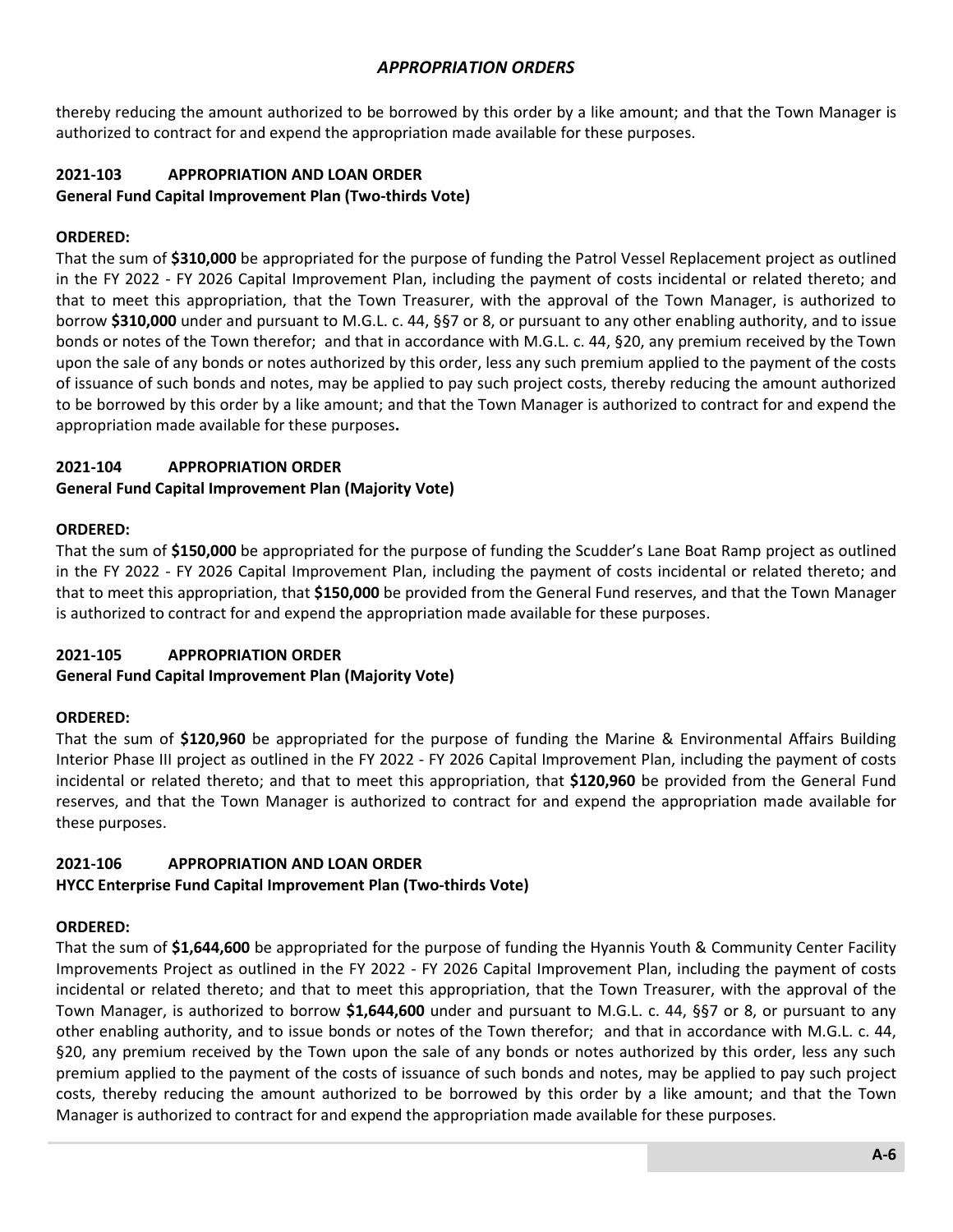# **2021-107 APPROPRIATION ORDER General Fund Capital Improvement Plan (Majority Vote)**

### **ORDERED:**

That the sum of **\$155,000** be appropriated for the purpose of funding the Town Recreation Field Improvements – Bay Lane Ballfields project as outlined in the FY 2022 - FY 2026 Capital Improvement Plan, including the payment of costs incidental or related thereto; and that to meet this appropriation, that **\$155,000** be provided from the General Fund reserves, and that the Town Manager is authorized to contract for and expend the appropriation made available for these purposes.

# **2021-108 APPROPRIATION ORDER General Fund Capital Improvement Plan (Two-thirds Vote)**

### **ORDERED:**

That the sum of **\$3,650,000** be appropriated for the purpose of funding the Public Roads Maintenance project as outlined in the FY 2022 - FY 2026 Capital Improvement Plan, including the payment of costs incidental or related thereto; and that to meet this appropriation, that **\$3,650,000** be provided from the Capital Trust Fund Reserves, and that the Town Manager is authorized to contract for and expend the appropriation made available for these purposes.

### **2021-109 APPROPRIATION ORDER**

### **General Fund Capital Improvement Plan (Majority Vote)**

### **ORDERED:**

That the sum of **\$165,000** be appropriated for the purpose of funding the Monitoring and Management Plan Report - Freshwater Ponds project as outlined in the FY 2022 - FY 2026 Capital Improvement Plan, including the payment of costs incidental or related thereto; and that to meet this appropriation, that **\$165,000** be provided from the General Fund Reserves, and that the Town Manager is authorized to contract for and expend the appropriation made available for these purposes.

# **2021-110 APPROPRIATION AND LOAN ORDER**

### **General Fund Capital Improvement Plan (Two-thirds Vote)**

### **ORDERED:**

That the sum of **\$325,000** be appropriated for the purpose of funding the Stormwater Improvements at Ponds project as outlined in the FY 2022 - FY 2026 Capital Improvement Plan, including the payment of costs incidental or related thereto; and that to meet this appropriation, that the Town Treasurer, with the approval of the Town Manager, is authorized to borrow **\$325,000** under and pursuant to M.G.L. c. 44, §§7 or 8, or pursuant to any other enabling authority, and to issue bonds or notes of the Town therefor; and that in accordance with M.G.L. c. 44, §20, any premium received by the Town upon the sale of any bonds or notes authorized by this order, less any such premium applied to the payment of the costs of issuance of such bonds and notes, may be applied to pay such project costs, thereby reducing the amount authorized to be borrowed by this order by a like amount; and that the Town Manager is authorized to contract for and expend the appropriation made available for these purposes.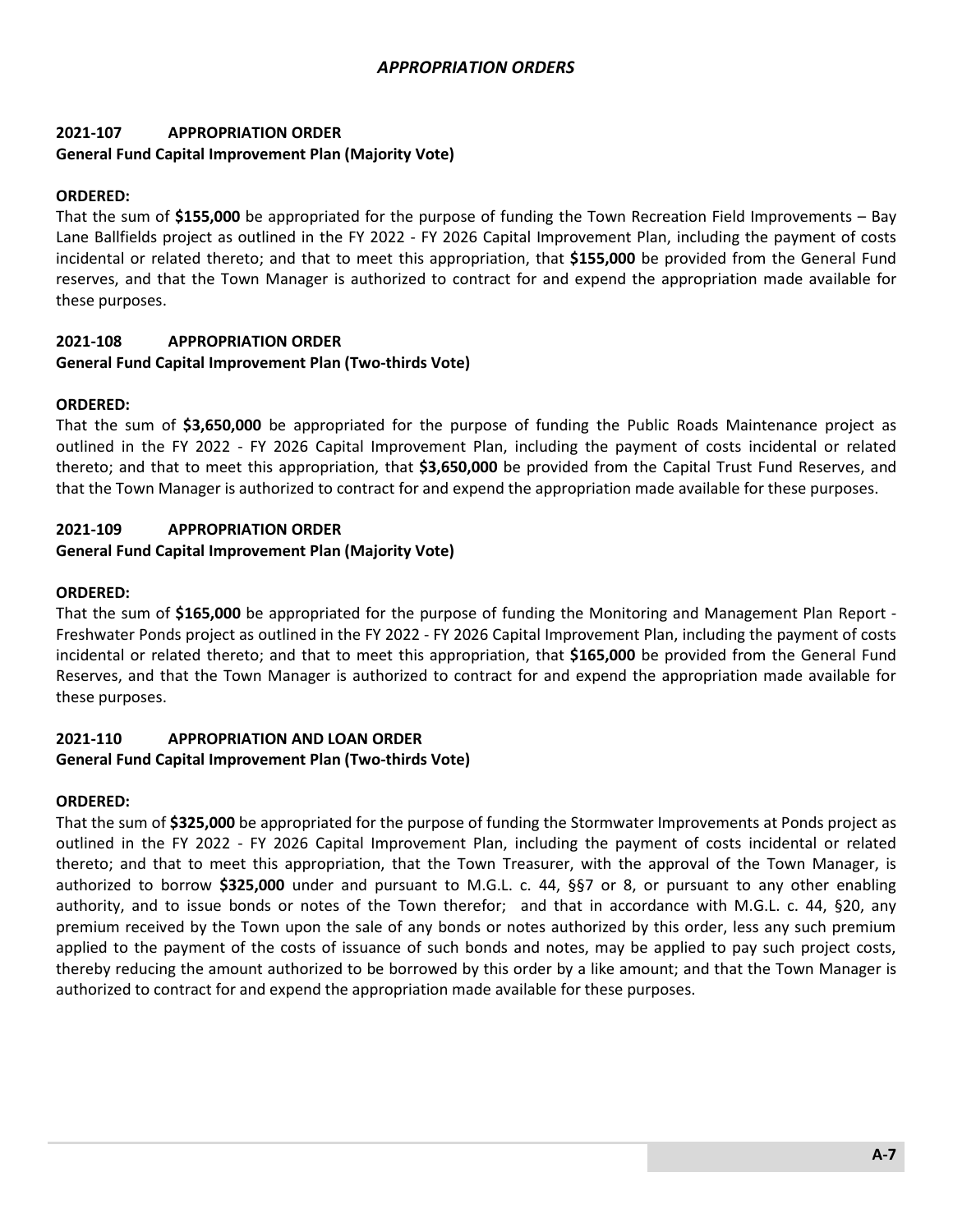# **2021-111 APPROPRIATION AND LOAN ORDER General Fund Capital Improvement Plan (Two-thirds Vote)**

### **ORDERED:**

That the sum of **\$500,000** be appropriated for the purpose of funding the Public Bridge Maintenance and Repairs Project as outlined in the FY 2022 - FY 2026 Capital Improvement Plan, including the payment of costs incidental or related thereto; and that to meet this appropriation, that the Town Treasurer, with the approval of the Town Manager, is authorized to borrow **\$500,000** under and pursuant to M.G.L. c. 44, §§7 or 8, or pursuant to any other enabling authority, and to issue bonds or notes of the Town therefor; and that in accordance with M.G.L. c. 44, §20, any premium received by the Town upon the sale of any bonds or notes authorized by this order, less any such premium applied to the payment of the costs of issuance of such bonds and notes, may be applied to pay such project costs, thereby reducing the amount authorized to be borrowed by this order by a like amount; and that the Town Manager is authorized to contract for and expend the appropriation made available for these purposes.

# **2021-112 APPROPRIATION AND LOAN ORDER**

### **General Fund Capital Improvement Plan (Two-thirds Vote)**

### **ORDERED:**

That the sum of **\$615,250** be appropriated for the purpose of funding the Emergency Generator Implementation Plan project as outlined in the FY 2022 - FY 2026 Capital Improvement Plan, including the payment of costs incidental or related thereto; and that to meet this appropriation, that the Town Treasurer, with the approval of the Town Manager, is authorized to borrow **\$615,250** under and pursuant to M.G.L. c. 44, §§7 or 8, or pursuant to any other enabling authority, and to issue bonds or notes of the Town therefor; and that in accordance with M.G.L. c. 44, §20, any premium received by the Town upon the sale of any bonds or notes authorized by this order, less any such premium applied to the payment of the costs of issuance of such bonds and notes, may be applied to pay such project costs, thereby reducing the amount authorized to be borrowed by this order by a like amount; and that the Town Manager is authorized to contract for and expend the appropriation made available for these purposes.

# **2021-113 APPROPRIATION AND LOAN ORDER**

### **General Fund Capital Improvement Plan (Two-thirds Vote)**

### **ORDERED:**

That the sum of **\$995,096** be appropriated for the purpose of funding the Marstons Mills School Demolition project as outlined in the FY 2022 - FY 2026 Capital Improvement Plan, including the payment of costs incidental or related thereto; and that to meet this appropriation, that the Town Treasurer, with the approval of the Town Manager, is authorized to borrow **\$995,096** under and pursuant to M.G.L. c. 44, §§7 or 8, or pursuant to any other enabling authority, and to issue bonds or notes of the Town therefor; and that in accordance with M.G.L. c. 44, §20, any premium received by the Town upon the sale of any bonds or notes authorized by this order, less any such premium applied to the payment of the costs of issuance of such bonds and notes, may be applied to pay such project costs, thereby reducing the amount authorized to be borrowed by this order by a like amount; and that the Town Manager is authorized to contract for and expend the appropriation made available for these purposes.

# **2021-114 APPROPRIATION AND LOAN ORDER**

### **General Fund Capital Improvement Plan (Two-thirds Vote)**

### **ORDERED:**

That the sum of **\$1,908,596** be appropriated for the purpose of funding the Town Hall Mechanical Improvements project as outlined in the FY 2022 - FY 2026 Capital Improvement Plan, including the payment of costs incidental or related thereto; and that to meet this appropriation, that the Town Treasurer, with the approval of the Town Manager, is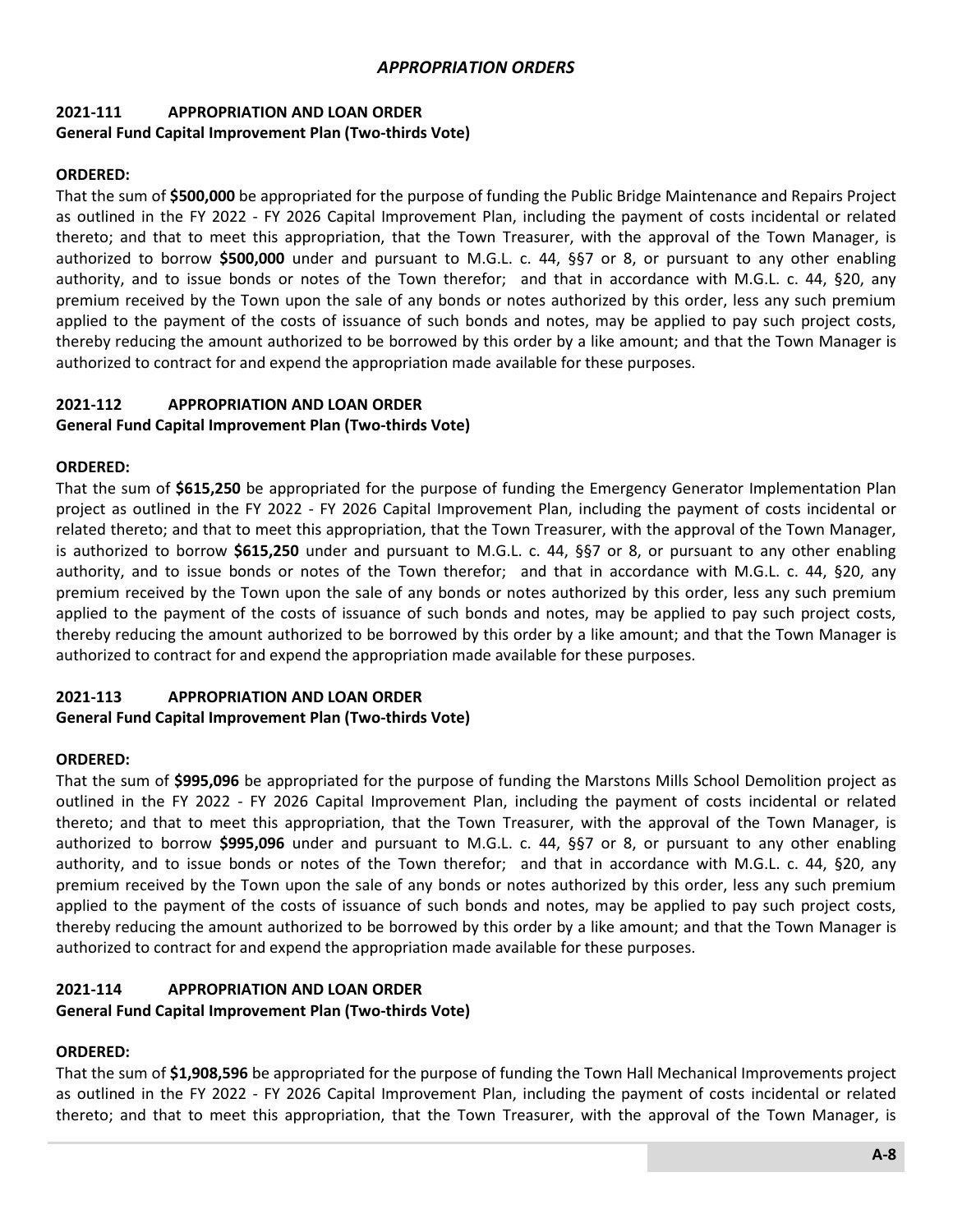authorized to borrow **\$1,908,596** under and pursuant to M.G.L. c. 44, §§7 or 8, or pursuant to any other enabling authority, and to issue bonds or notes of the Town therefor; and that in accordance with M.G.L. c. 44, §20, any premium received by the Town upon the sale of any bonds or notes authorized by this order, less any such premium applied to the payment of the costs of issuance of such bonds and notes, may be applied to pay such project costs, thereby reducing the amount authorized to be borrowed by this order by a like amount; and that the Town Manager is authorized to contract for and expend the appropriation made available for these purposes.

### **2021-115 APPROPRIATION ORDER**

### **General Fund Capital Improvement Plan (Majority Vote)**

### **ORDERED:**

That the sum of **\$245,000** be appropriated for the purpose of funding the Culvert Improvements project as outlined in the FY 2022 - FY 2026 Capital Improvement Plan, including the payment of costs incidental or related thereto; and that to meet this appropriation, that **\$245,000** be provided from the General Fund Reserves, and that the Town Manager is authorized to contract for and expend the appropriation made available for these purposes.

### **2021-116 APPROPRIATION ORDER**

### **General Fund Capital Improvement Plan (Majority Vote)**

### **ORDERED:**

That the sum of **\$50,000** be appropriated for the purpose of funding the Sidewalks on Ocean Street from Snows Creek to Gosnold Street project as outlined in the FY 2022 - FY 2026 Capital Improvement Plan, including the payment of costs incidental or related thereto; and that to meet this appropriation, that **\$50,000** be provided from the General Fund Reserves, and that the Town Manager is authorized to contract for and expend the appropriation made available for these purposes.

### **2021-117 APPROPRIATION ORDER**

### **General Fund Capital Improvement Plan (Majority Vote)**

# **ORDERED:**

That the sum of **\$50,000** be appropriated for the purpose of funding the Kalmus Beach Parking Lot Entrance Design project as outlined in the FY 2022 - FY 2026 Capital Improvement Plan, including the payment of costs incidental or related thereto; and that to meet this appropriation, that **\$50,000** be provided from the General Fund Reserves, and that the Town Manager is authorized to contract for and expend the appropriation made available for these purposes.

# **2021-118 APPROPRIATION ORDER**

# **Solid Waste Enterprise Fund Capital Improvement Plan (Majority Vote)**

### **ORDERED:**

That the sum of **\$210,000** be appropriated for the purpose of funding the Roll Off Truck Replacement project as outlined in the FY 2022 - FY 2026 Capital Improvement Plan, including the payment of costs incidental or related thereto; and that to meet this appropriation, that **\$210,000** be provided from the Solid Waste Enterprise Fund reserves, and that the Town Manager is authorized to contract for and expend the appropriation made available for these purposes.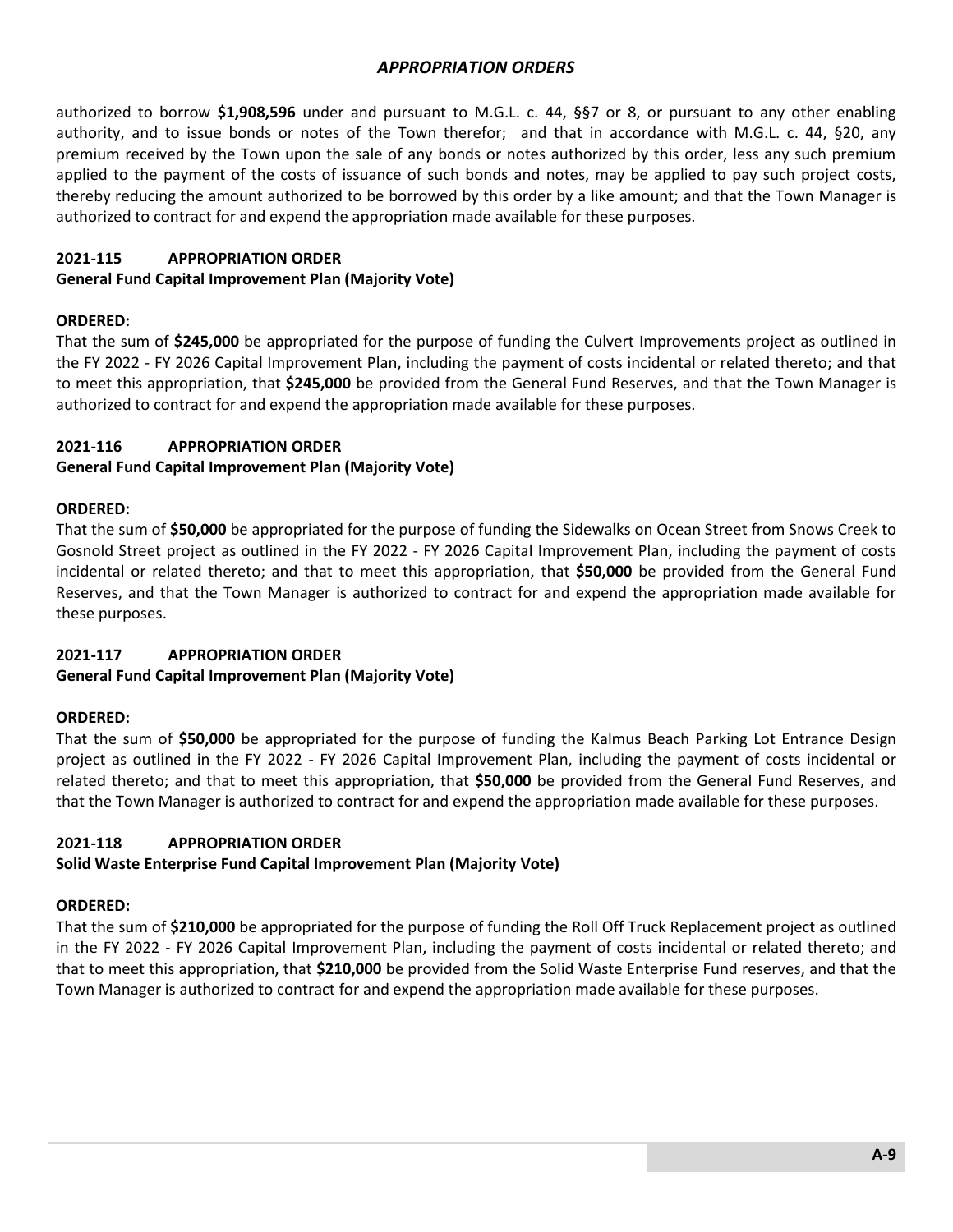#### **2021-119 APPROPRIATION AND LOAN ORDER Water Supply Enterprise Fund Capital Improvement Plan (Two-thirds Vote)**

# **ORDERED:**

That the sum of **\$1,050,000** be appropriated for the purpose of funding the Pipe Replacement and Upgrade project as outlined in the FY 2022 - FY 2026 Capital Improvement Plan, including the payment of costs incidental or related thereto; and that to meet this appropriation, that the Town Treasurer, with the approval of the Town Manager, is authorized to borrow **\$1,050,000** under and pursuant to M.G.L. c. 44, §§7 or 8, or pursuant to any other enabling authority, and to issue bonds or notes of the Town therefor; and that in accordance with M.G.L. c. 44, §20, any premium received by the Town upon the sale of any bonds or notes authorized by this order, less any such premium applied to the payment of the costs of issuance of such bonds and notes, may be applied to pay such project costs, thereby reducing the amount authorized to be borrowed by this order by a like amount; and that the Town Manager is authorized to contract for and expend the appropriation made available for these purposes.

# **2021-121 APPROPRIATION ORDER**

# **Water Supply Enterprise Fund Capital Improvement Plan (Majority Vote)**

# **ORDERED:**

That the sum of **\$200,000** be appropriated for the purpose of funding the Wells, Pump Stations, Treatment Plant Repair & Upgrade project as outlined in the FY 2022 - FY 2026 Capital Improvement Plan, including the payment of costs incidental or related thereto; and that to meet this appropriation, that **\$200,000** be provided from the Water Supply Enterprise Fund reserves, and that the Town Manager is authorized to contract for and expend the appropriation made available for these purposes.

# **2021-122 APPROPRIATION AND LOAN ORDER**

# **Water Supply Enterprise Fund Capital Improvement Plan (Two-thirds Vote)**

# **ORDERED:**

That the sum of **\$500,000** be appropriated for the purpose of funding the Maher Filtration Plant, Solar Panels, Design & Construction project as outlined in the FY 2021 - FY 2025 Capital Improvement Plan, including the payment of costs incidental or related thereto; and that to meet this appropriation, that the Town Treasurer, with the approval of the Town Manager, is authorized to borrow **\$500,000** under and pursuant to M.G.L. c. 44, §§7 or 8, or pursuant to any other enabling authority, and to issue bonds or notes of the Town therefor; and that in accordance with M.G.L. c. 44, §20, any premium received by the Town upon the sale of any bonds or notes authorized by this order, less any such premium applied to the payment of the costs of issuance of such bonds and notes, may be applied to pay such project costs, thereby reducing the amount authorized to be borrowed by this order by a like amount; and that the Town Manager is authorized to contract for and expend the appropriation made available for these purposes.

# **2021-123 APPROPRIATION ORDER**

# **Water Pollution Control Enterprise Fund Capital Improvement Plan (Majority Vote)**

# **ORDERED:**

That the sum of **\$250,000** be appropriated for the purpose of funding the Water Pollution Control Facility Study project as outlined in the FY 2022 - FY 2026 Capital Improvement Plan, including the payment of costs incidental or related thereto; and that to meet this appropriation, that **\$250,000** be provided from the Water Pollution Control Enterprise Fund reserves, and that the Town Manager is authorized to contract for and expend the appropriation made available for these purposes.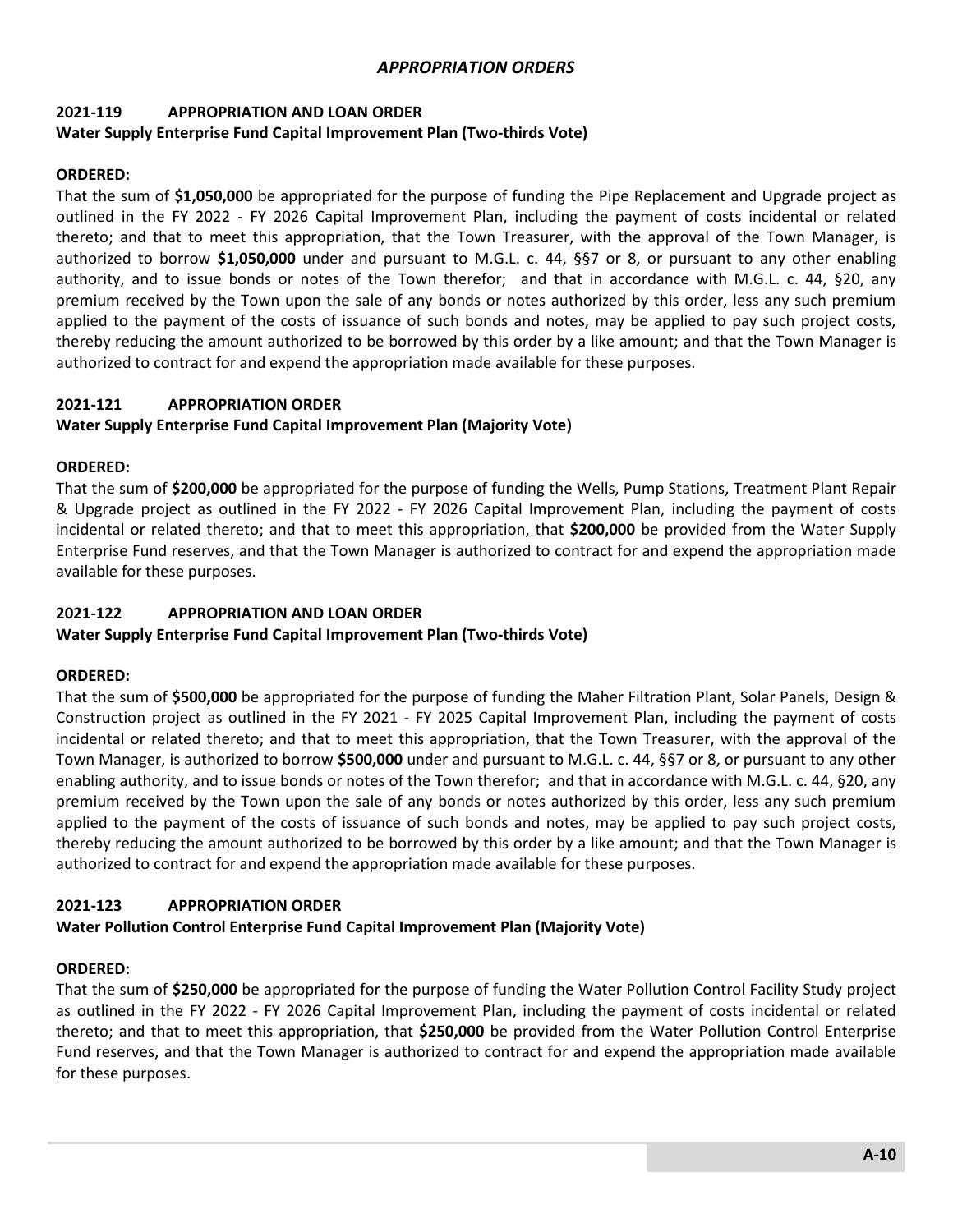### **2021-124 APPROPRIATION AND LOAN ORDER**

### **Water Pollution Control Enterprise Fund Capital Improvement Plan (Two-thirds Vote)**

### **ORDERED:**

That the sum of **\$2,100,000** be appropriated for the purpose of funding the Pump station Rehabilitation project as outlined in the FY 2022 - FY 2026 Capital Improvement Plan, including the payment of costs incidental or related thereto; and that to meet this appropriation, that the Town Treasurer, with the approval of the Town Manager, is authorized to borrow **\$2,100,000** under and pursuant to M.G.L. c. 44, §§7 or 8, or pursuant to any other enabling authority, and to issue bonds or notes of the Town therefor; and that in accordance with M.G.L. c. 44, §20, any premium received by the Town upon the sale of any bonds or notes authorized by this order, less any such premium applied to the payment of the costs of issuance of such bonds and notes, may be applied to pay such project costs, thereby reducing the amount authorized to be borrowed by this order by a like amount; and that the Town Manager is authorized to contract for and expend the appropriation made available for these purposes.

### **2021-125 APPROPRIATION AND LOAN ORDER**

### **Water Pollution Control Enterprise Fund Capital Improvement Plan (Two-thirds Vote)**

### **ORDERED:**

That the sum of **\$365,000** be appropriated for the purpose of funding the 720 Main Street Pump Station Replacement project as outlined in the FY 2022 - FY 2026 Capital Improvement Plan, including the payment of costs incidental or related thereto; and that to meet this appropriation, that the Town Treasurer, with the approval of the Town Manager, is authorized to borrow **\$365,000** under and pursuant to M.G.L. c. 44, §§7 or 8, or pursuant to any other enabling authority, and to issue bonds or notes of the Town therefor; and that in accordance with M.G.L. c. 44, §20, any premium received by the Town upon the sale of any bonds or notes authorized by this order, less any such premium applied to the payment of the costs of issuance of such bonds and notes, may be applied to pay such project costs, thereby reducing the amount authorized to be borrowed by this order by a like amount; and that the Town Manager is authorized to contract for and expend the appropriation made available for these purposes.

# **2021-126 APPROPRIATION ORDER**

### **Water Pollution Control Enterprise Fund Capital Improvement Plan (Majority Vote)**

### **ORDERED:**

That the sum of **\$600,000** be appropriated for the purpose of funding the Vacuum Truck Replacement project as outlined in the FY 2022- FY 2026 Capital Improvement Plan, including the payment of costs incidental or related thereto; and that to meet this appropriation, that **\$600,000** be provided from the Water Pollution Control Enterprise Fund reserves, and that the Town Manager is authorized to contract for and expend the appropriation made available for these purposes.

### **2021-127 APPROPRIATION ORDER**

# **Water Pollution Control Enterprise Fund Capital Improvement Plan (Majority Vote)**

### **ORDERED:**

That the sum of **\$75,000** be appropriated for the purpose of funding the Water Pollution Control Facility Security System Upgrade project as outlined in the FY 2022 - FY 2026 Capital Improvement Plan, including the payment of costs incidental or related thereto; and that to meet this appropriation, that **\$75,000** be provided from the Water Pollution Control Enterprise Fund reserves, and that the Town Manager is authorized to contract for and expend the appropriation made available for these purposes.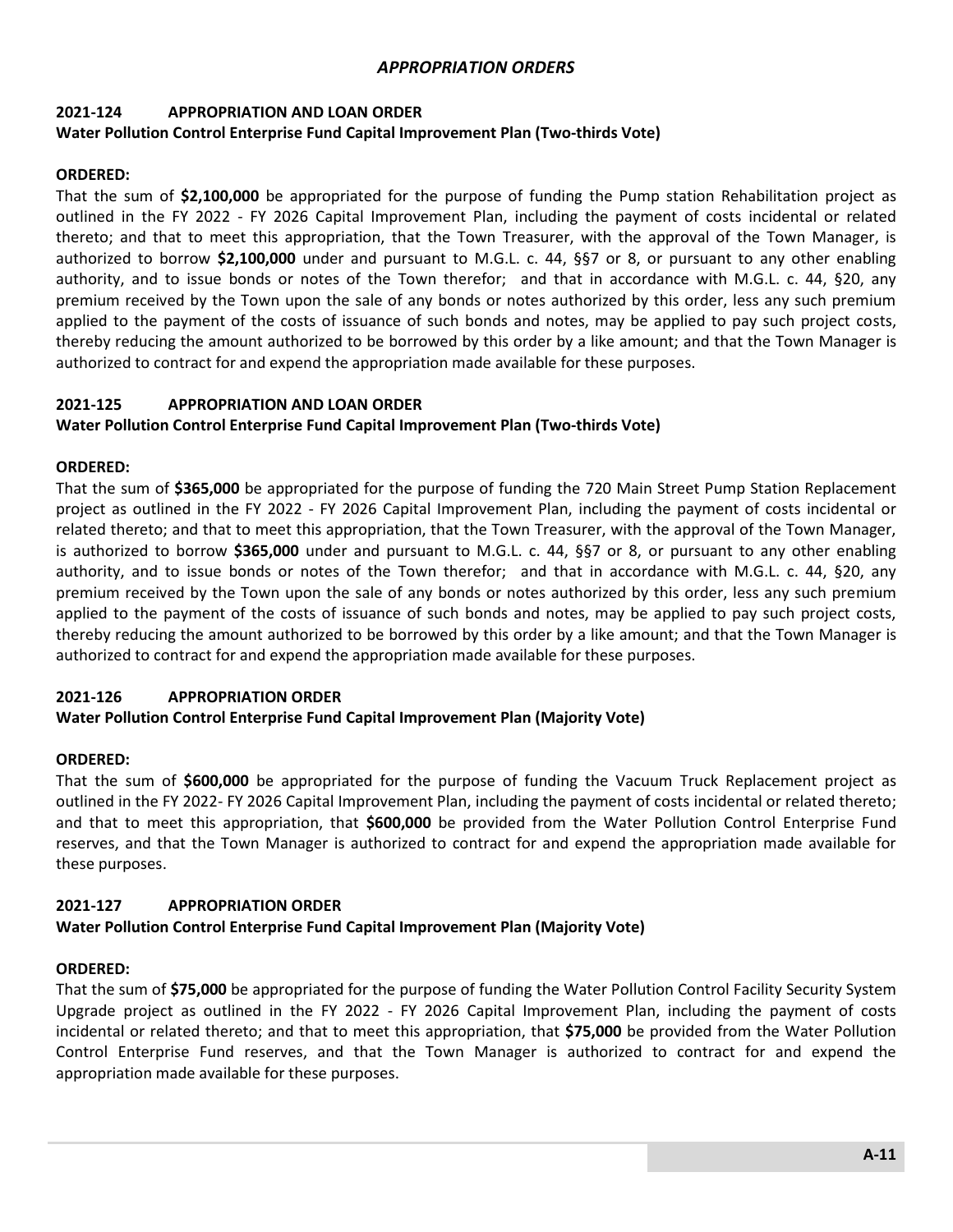# **2021-128 APPROPRIATION ORDER**

### **Water Pollution Control Enterprise Fund Capital Improvement Plan (Majority Vote)**

#### **ORDERED:**

That the sum of **\$65,000** be appropriated for the purpose of funding the Vehicle Replacement project as outlined in the FY 2022 - FY 2026 Capital Improvement Plan, including the payment of costs incidental or related thereto; and that to meet this appropriation, that **\$65,000** be provided from the Water Pollution Control Enterprise Fund reserves, and that the Town Manager is authorized to contract for and expend the appropriation made available for these purposes.

#### **2021-129 APPROPRIATION ORDER**

#### **Water Pollution Control Enterprise Fund Capital Improvement Plan (Majority Vote)**

#### **ORDERED:**

That the sum of **\$85,000** be appropriated for the purpose of funding the Water Pollution Control Facility HVAC Improvements project as outlined in the FY 2022 - FY 2026 Capital Improvement Plan, including the payment of costs incidental or related thereto; and that to meet this appropriation, that **\$85,000** be provided from the Water Pollution Control Enterprise Fund reserves, and that the Town Manager is authorized to contract for and expend the appropriation made available for these purposes.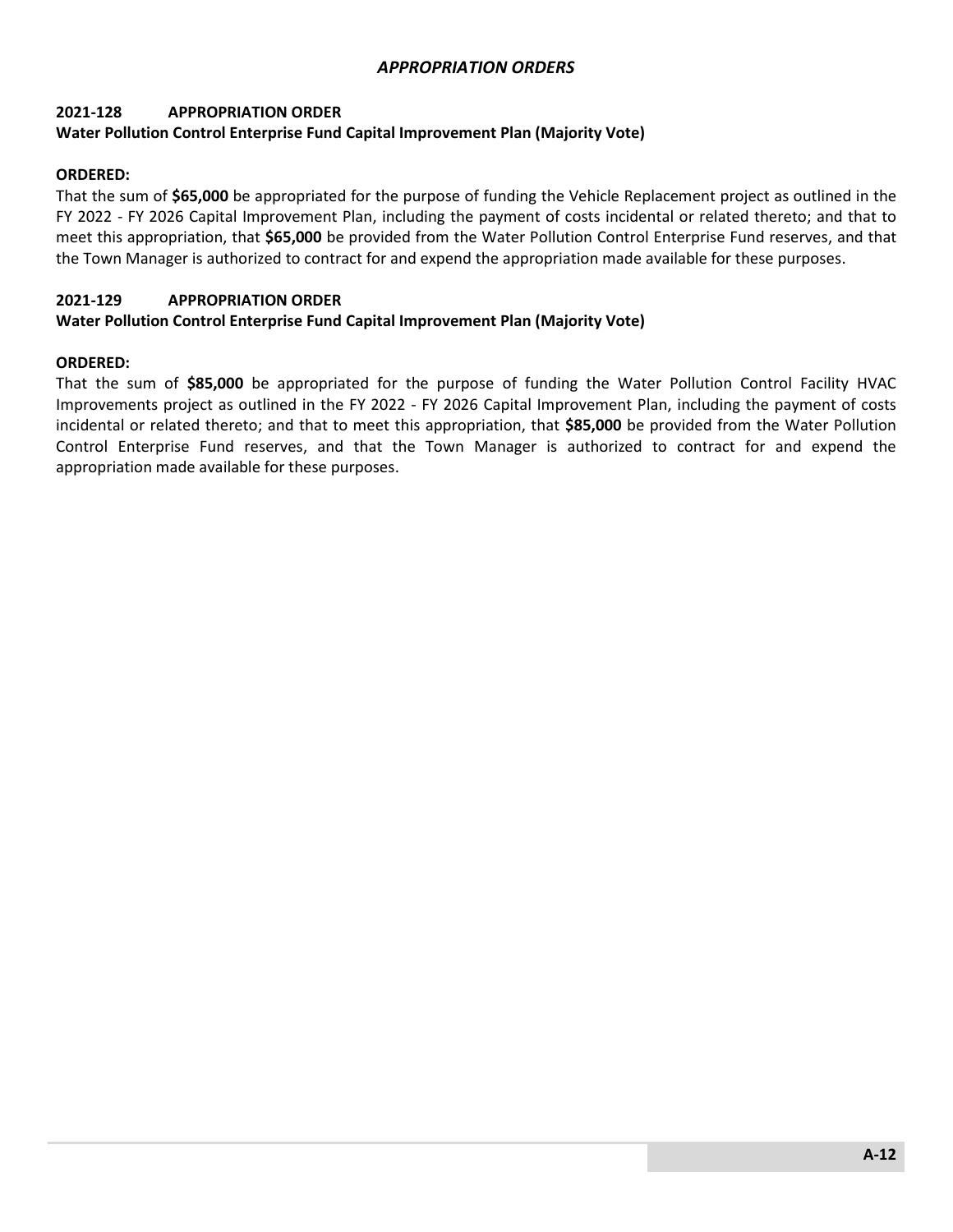# **PART B – OPERATING BUDGET:**

### **APPROPRIATION ORDER 2021-141 Barnstable Municipal Airport Enterprise Fund**

### **ORDERED:**

That the sum **\$6,612,196** be appropriated for the purpose of funding the Town's FY 2022 Airport Enterprise Fund budget, and to meet such appropriation that **\$6,612,196** be raised from current year revenues by the Airport Enterprise Fund, as presented to the Town Council by the Town Manager.

### **APPROPRIATION ORDER 2021-142 School Department**

#### **ORDERED**:

That the sum **\$73,520,899** be appropriated for the purpose of funding the Town's FY 2022 Barnstable Public Schools budget, and that to meet this appropriation that **\$72,570,368** be raised from current year revenues, and that **\$950,531** be provided from the General Fund reserves, as presented to the Town Council by the Town Manager.

# **APPROPRIATION ORDER 2021-143**

**Police Department**

#### **ORDERED:**

That the sum of **\$15,373,934** be appropriated for the purpose of funding the Town's FY 2022 Barnstable Police Department budget; and to meet such appropriation that **\$15,373,934** be raised from current year revenues, as presented to the Town Council by the Town Manager*.*

### **APPROPRIATION ORDER 2021-144**

### **Planning and Development Department**

#### **ORDERED:**

That the sum of **\$2,135,301** be appropriated for the purpose of funding the Town's FY 2022 Planning and Development Department budget, and that to meet this appropriation that **\$1,913,001** be raised from current year revenues, that **\$45,000** be provided from the Wetlands Protection Special Revenue Fund, and that **\$177,300** be provided from the Bismore Park Special Revenue Fund, as presented to the Town Council by the Town Manager.

# **APPROPRIATION ORDER 2021-145**

### **Community Services Department General Fund**

#### **ORDERED:**

That the sum of **\$2,395,834** be appropriated for the purpose of funding the Town's FY 2022 Community Services Department General Fund budget; and to meet such appropriation that **\$2,395,834** be raised from current year revenues, as presented to the Town Council by the Town Manager.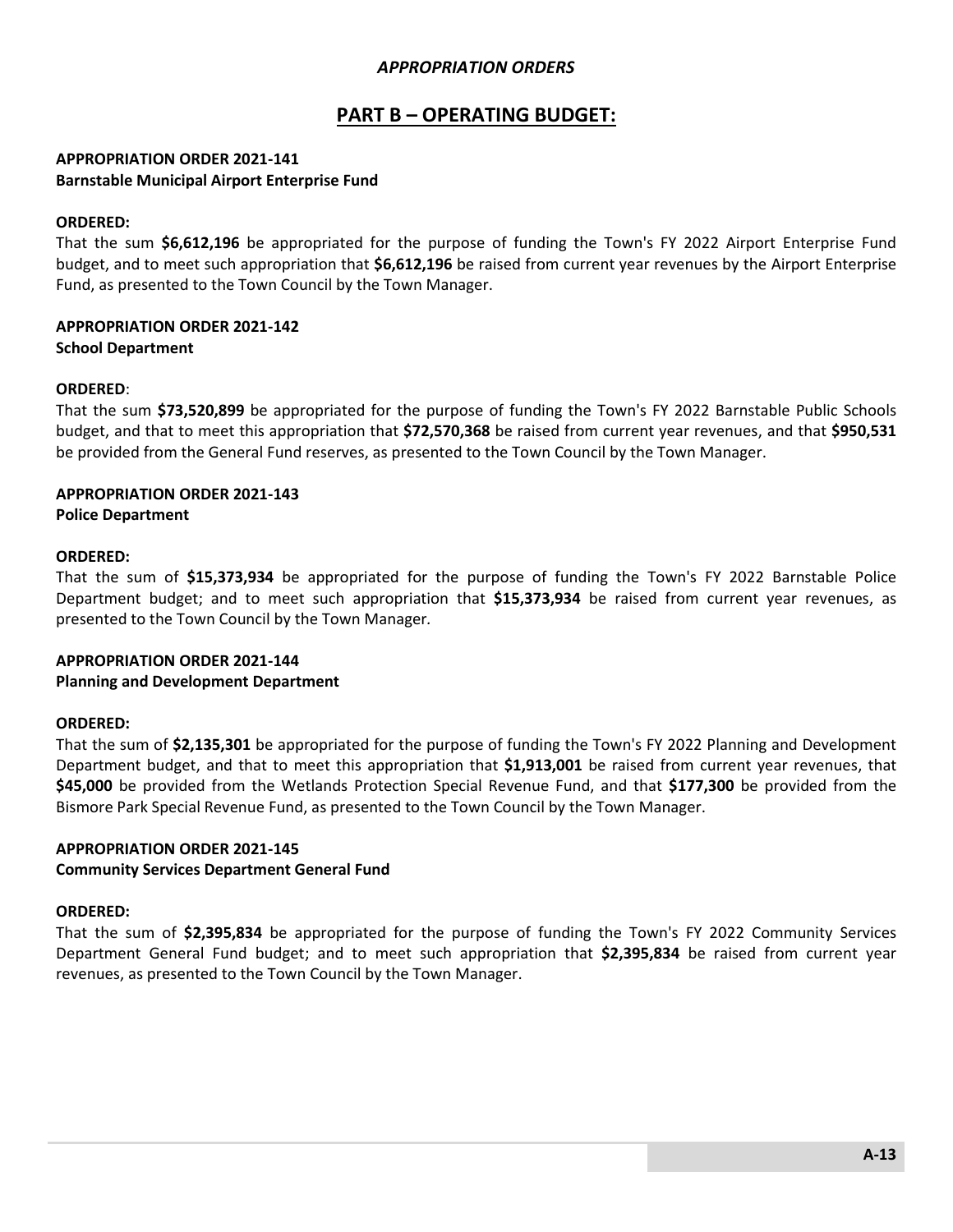### **APPROPRIATION ORDER 2021-146 Community Services Department Golf Course Enterprise Fund**

### **ORDERED:**

That the sum of **\$3,368,382** be appropriated for the purpose of funding the Town's FY 2022 Golf Course Enterprise Fund budget; and to meet such appropriation that **\$2,990,457** be raised from Enterprise Fund revenues, that **\$286,500** be transferred from the set-aside for recreation and open space within the Community Preservation Fund, and that **\$91,425** be provided from the Golf Course Enterprise Fund reserves, as presented to the Town Council by the Town Manager.

# **APPROPRIATION ORDER 2021-147**

### **Community Services Department Hyannis Youth and Community Center Enterprise Fund**

### **ORDERED:**

That the sum of **\$2,891,546** be appropriated for the purpose of funding the Town's FY 2022 Hyannis Youth and Community Center Enterprise Fund budget; and to meet such appropriation that **\$167,866** be raised from Enterprise Fund revenues, that **\$1,391,458** be raised in the General Fund, that **\$1,145,401** be transferred from the Capital Trust Fund, and that **\$186,821** be provided from the Hyannis Youth and Community Center Enterprise Fund reserves, as presented to the Town Council by the Town Manager.

### **APPROPRIATION ORDER 2021-148**

#### **Marine & Environmental Affairs Department General Fund**

#### **ORDERED:**

That the sum of **\$1,261,370** be appropriated for the purpose of funding the Town's FY 2022 Marine & Environmental Affairs Department General Fund budget, and to meet such appropriation, that **\$913,370** be raised from current year revenue and that **\$348,000** be provided from the Waterways Special Revenue Fund, as presented to the Town Council by the Town Manager.

# **APPROPRIATION ORDER 2021-149**

# **Marine & Environmental Affairs Department Marina Enterprise Fund**

### **ORDERED:**

That the sum of **\$714,586** be appropriated for the purpose of funding the Town's FY 2022 Marina Enterprise Fund budget; and to meet such appropriation that **\$626,716** be raised from Enterprise Fund revenues, that **\$46,981** be provided from the Capital Trust Fund, that **\$30,000** be raised in the General Fund, and that **\$10,889** be provided from the Marina Enterprise Fund reserves as presented to the Town Council by the Town Manager.

### **TRANSFER ORDER 2021-150**

### **Marine & Environmental Affairs Department Marina Enterprise Fund**

### **ORDERED:**

That the sum of **\$27,465** be transferred from the Marina Enterprise Fund reserves to the General Fund for the reimbursement of capital costs paid for by the General Fund on behalf of the Marina Enterprise Fund in Fiscal Year 2021.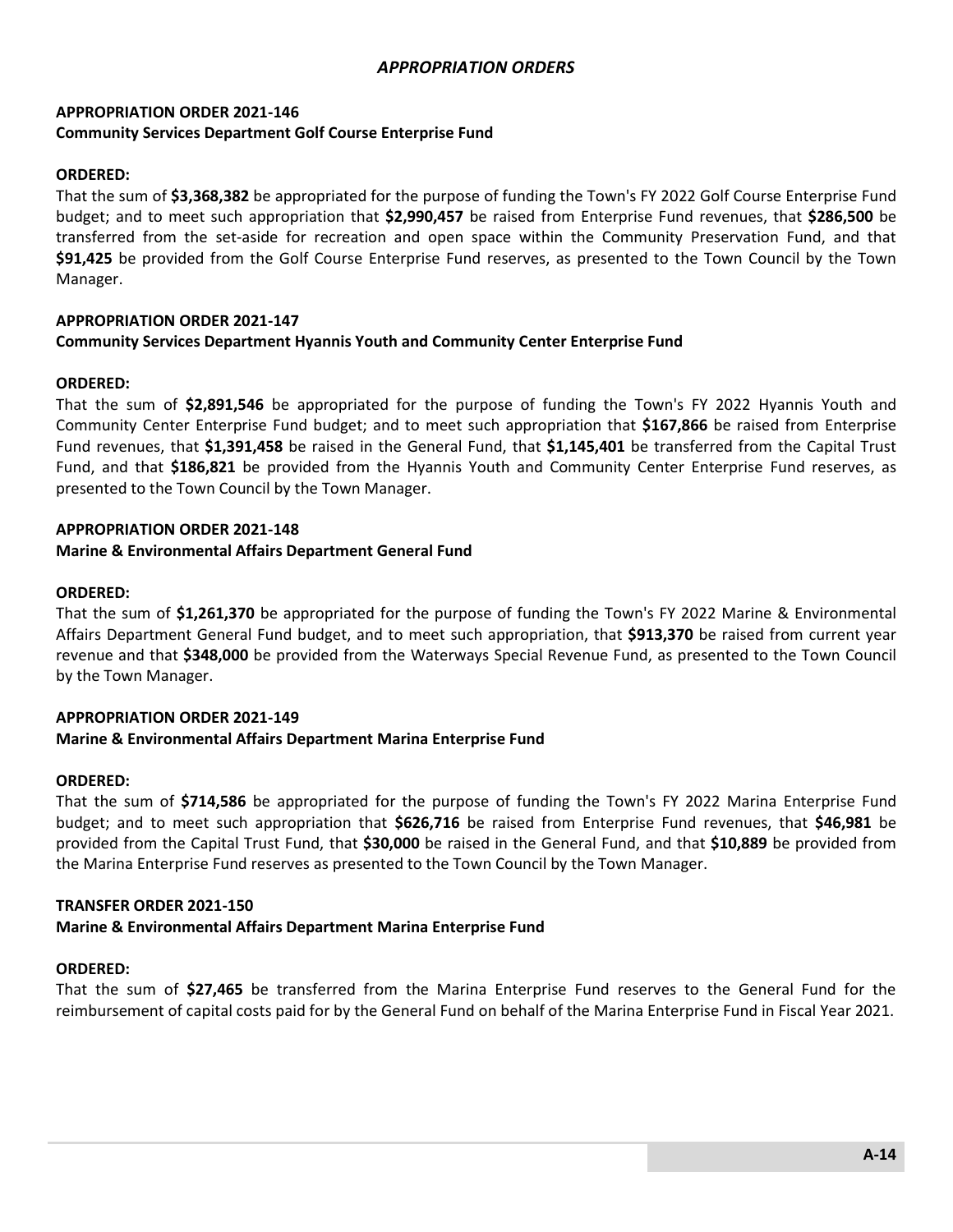### **APPROPRIATION ORDER 2021-151 Marine & Environmental Affairs Department Sandy Neck Park Enterprise Fund**

### **ORDERED:**

That the sum of **\$876,812** be appropriated for the purpose of funding the Town's FY 2022 Sandy Neck Park Enterprise Fund budget; and to meet such appropriation that **\$836,958** be raised from Enterprise Fund revenues, and that **\$39,854** be provided from the Sandy Neck Enterprise Fund reserves, as presented to the Town Council by the Town Manager.

### **TRANSFER ORDER 2021-152**

### **Marine & Environmental Affairs Department Sandy Neck Park Enterprise Fund**

### **ORDERED:**

That the sum of **\$108,000** be transferred from the Sandy Neck Park Enterprise Fund reserves to the General Fund for the reimbursement of capital costs paid for by the General Fund on behalf of the Sandy Neck Park Enterprise Fund in Fiscal Year 2021.

#### **APPROPRIATION ORDER 2021-153 Inspectional Services Department**

# **ORDERED:**

That the sum of **\$2,353,579** be appropriated for the purpose of funding the Town's FY 2022 Inspectional Services Department budget, and to meet such appropriation, that **\$2,353,579** be raised from current year revenue as presented to the Town Council by the Town Manager.

#### **APPROPRIATION ORDER 2021-154 Public Works Department General Fund**

### **ORDERED:**

That the sum of **\$10,470,034** be appropriated for the purpose of funding the Town's FY 2022 Department of Public Works General Fund budget, and to meet such appropriation, that **\$10,390,393** be raised from current year revenue, that **\$54,640** be provided from the Embarkation Fee Special Revenue Fund, and that **\$25,000** be provided from the Bismore Park Special Revenue Fund, as presented to the Town Council by the Town Manager.

#### **APPROPRIATION ORDER 2021-155 Public Works Department Solid Waste Enterprise Fund**

### **ORDERED:**

That the sum of **\$3,407,469** be appropriated for the purpose of funding the Town's FY 2022 Department of Public Works Solid Waste Enterprise Fund budget, and to meet such appropriation that **\$2,978,376** be raised from the Enterprise Fund revenues, and that **\$429,093** be provided from the Solid Waste Enterprise Fund reserves, as presented to the Town Council by the Town Manager.

### **APPROPRIATION ORDER 2021-156**

**Public Works Department Water Pollution Control Enterprise Fund**

### **ORDERED:**

That the sum of **\$4,299,130** be appropriated for the purpose of funding the Town's FY 2022 Department of Public Works Water Pollution Control Enterprise Fund budget, and to meet such appropriation that **\$4,253,136** be raised from the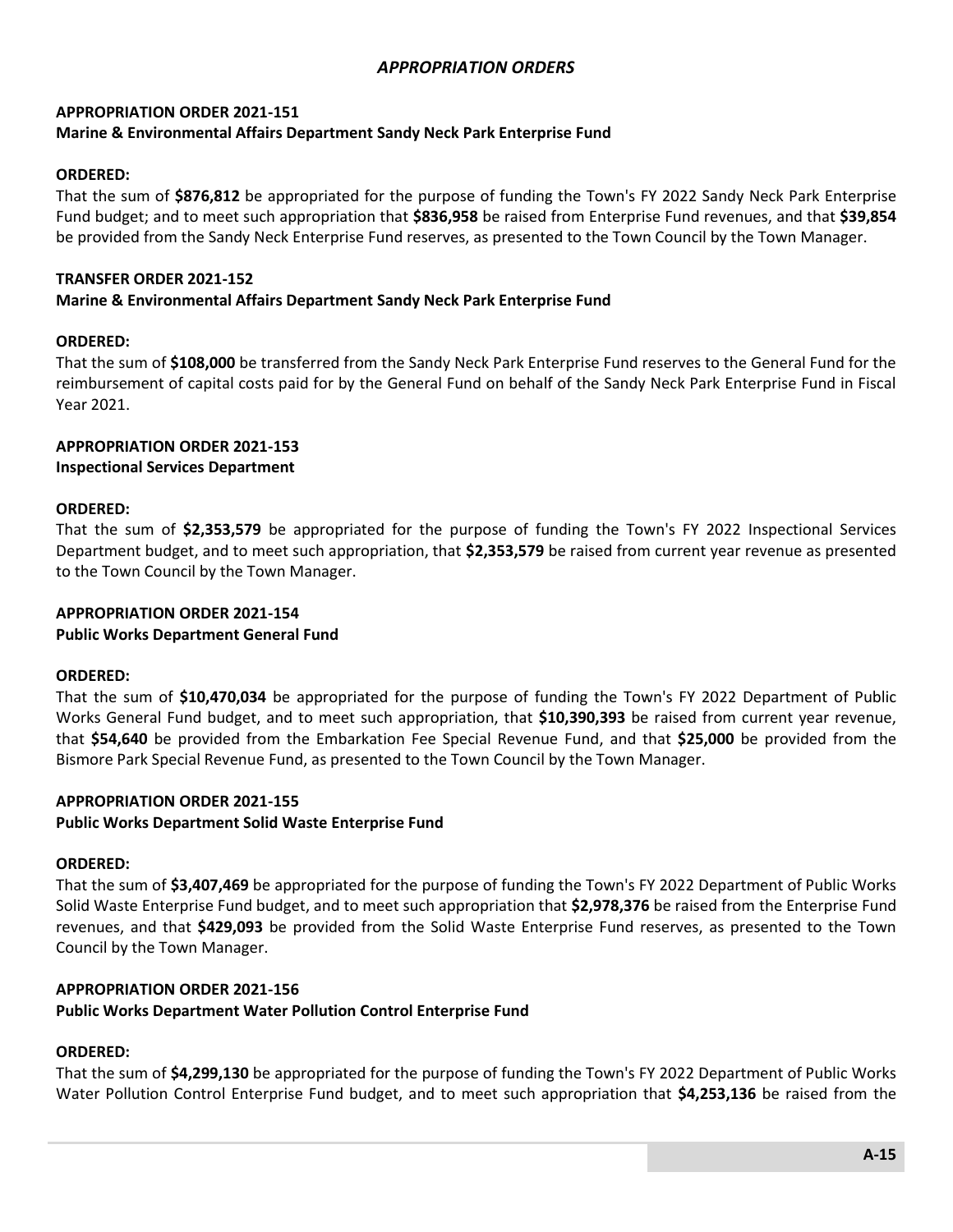Enterprise Fund revenues, and that **\$45,994** be provided from the Water Pollution Control Enterprise Fund reserves, as presented to the Town Council by the Town Manager.

# **APPROPRIATION ORDER 2021-157 Public Works Department Water Supply Enterprise Fund**

### **ORDERED:**

That the sum of **\$7,385,062** be appropriated for the purpose of funding the Town's FY 2022 Department of Public Works Water Supply Enterprise Fund budget, and to meet such appropriation that **\$7,025,062** be raised from the Enterprise Fund revenues, that **\$318,229** be provided from the Comprehensive Water Management Stabilization Fund, that **\$41,771** be provided from the Capital Trust Fund, as presented to the Town Council by the Town Manager.

#### **APPROPRIATION ORDER 2021-158 Town Council Department**

#### **ORDERED:**

That the sum of **\$282,975** be appropriated for the purpose of funding the Town's FY 2022 Town Council budget and to meet such appropriation, that **\$282,975** be raised from current year revenue, as presented to the Town Council by the Town Manager.

# **TOWN COUNCIL ORDER NUMBER 2021-159**

**Reserved for Administrative Code Change**

**APPROPRIATION ORDER 2021-160 Town Manager Department**

#### **ORDERED:**

That the sum of **\$1,192,789** be appropriated for the purpose of funding the Town's FY 2022 Town Manager budget and to meet such appropriation, that **\$1,192,789** be raised from current year revenue, as presented to the Town Council by the Town Manager.

### **APPROPRIATION ORDER 2021-161**

#### **Public, Education & Government Access Channels Enterprise Fund**

### **ORDERED:**

That the sum of **\$799,097** be appropriated for the purpose of funding the Town's FY 2022 Public, Education & Government (PEG) Access Channels Enterprise Fund budget, and to meet such appropriation, that **\$799,097** be raised from the PEG Enterprise Fund revenues, as presented to the Town Council by the Town Manager.

# **APPROPRIATION ORDER 2021-162**

### **Administrative Services Department**

### **ORDERED:**

That the sum of **\$6,456,364** be appropriated for the purpose of funding the Town's FY 2022 Administrative Services Department budget, and to meet such appropriation, that **\$6,456,364** be raised from current year revenue, as presented to the Town Council by the Town Manager.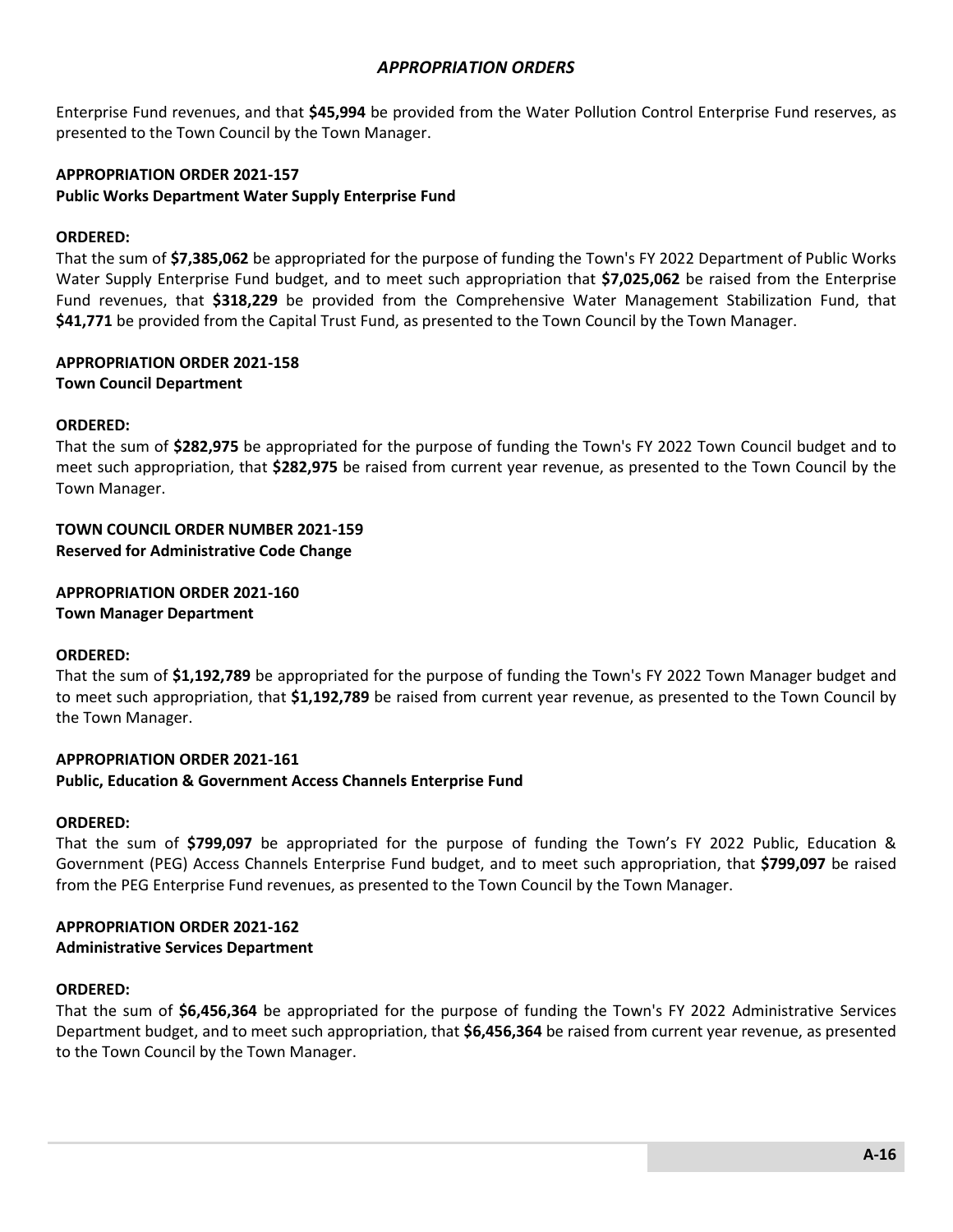### **APPROPRIATION ORDER 2021-163 Town Council Reserve Fund**

### **ORDERED:**

That the sum of **\$250,000** be appropriated for the purpose of funding the Town Council's FY 2022 Reserve Fund and to meet such appropriation, that **\$250,000** be provided from the General Fund reserves.

#### **APPROPRIATION ORDER 2021-164 Other Requirements General Fund**

#### **ORDERED:**

That the sum of **\$51,369,023** be appropriated for the purpose of funding the Town's FY 2022 Other Requirements budget, and to meet such appropriation, that **\$43,740,853** be raised from current year revenue, that **\$220,000** be provided from the Pension Reserve Trust Fund, that **\$6,295,178** be provided from the Capital Trust Fund, that **\$45,360** be provided from the Embarkation Fee Special Revenue Fund, that **\$41,040** be provided from the Bismore Park Special Revenue Fund, and that the sum of **\$1,026,592** be transferred from the General Fund reserves all for the purpose of funding the Town's FY 2021 General Fund budget as presented to the Town Council by the Town Manager.

### **APPROPRIATION ORDER 2021-165**

**Community Preservation Fund Program Set-Asides and Administration Expenses**

#### **ORDERED:**

That, pursuant to the provisions of General Law Chapter 44B Section 6, for the fiscal year beginning July 1, 2021, the following sums of the annual revenues of the Community Preservation Fund be set aside for further appropriation and expenditure for the following purposes: **\$522,873** for open space and recreation; **\$522,873** for historic resources; **\$522,873** for community housing; **\$1,872,562** for a budget reserve, and that the sum of **\$200,000** be appropriated from the annual revenues of the Community Preservation Fund for the administrative expenses the Community Preservation Committee, to be expended under the direction of the Town Manager, or the Community Preservation Committee with the prior approval of the Town Manager.

### **APPROPRIATION ORDER 2021-166 Community Preservation Fund Debt Service**

#### **ORDERED:**

That the Town Council hereby appropriate **\$1,664,958** or the purpose of paying the FY 2021 Community Preservation Fund debt service requirements, and to meet such appropriation, that **\$1,587,546** be provided from current year revenues of the Community Preservation Fund and that **\$77,412** be provided from the reserve for the historic preservation program within the Community Preservation Fund.

# **APPROPRIATION ORDER 2021-167**

### **Comprehensive Wastewater Management Plan**

### **ORDERED:**

That the sum of **\$1,202,939** be appropriated for the purpose of funding the FY 2022 Comprehensive Wastewater Management Plan operating budget, and to meet such appropriation, that **\$1,202,939** be provided from the Sewer Construction and Private Way Maintenance and Improvement Fund reserves, as presented to the Town Council by the Town Manager.